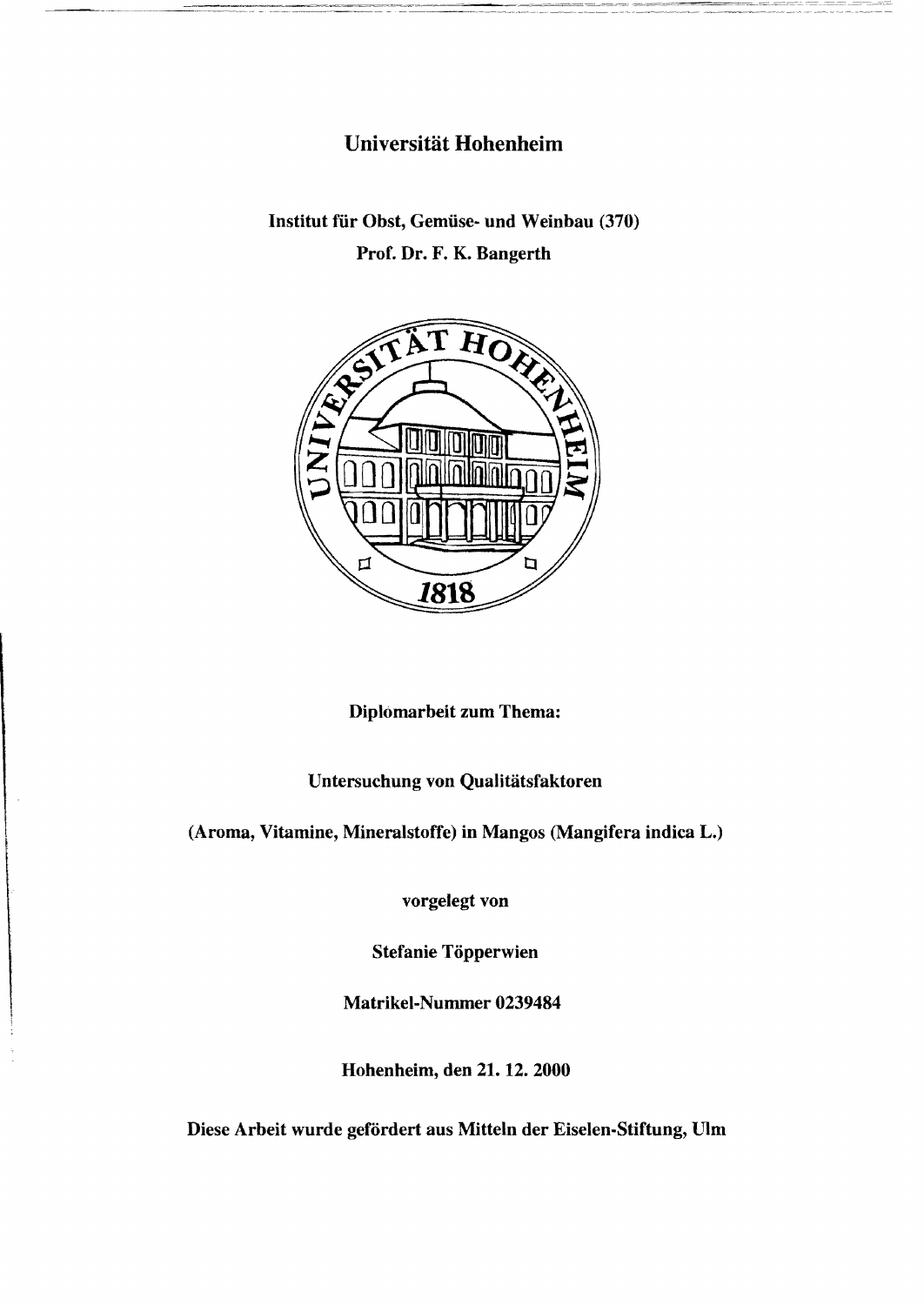## **5. Zusammenfassung**

In dieser Arbeit wurden Mangos auf Inhaltsstoffe (Mineralstoffe, Aromastoffe und Carotingehalt) untersucht. Eine Motivation hierfür ist die Ernährungssituation in tropischen Ländern. Da große Teile der Bevölkerung tropischer Länder unter Mangelernährung leiden, sind Maßnahmen zur Etablierung einer ausgewogenen Diät von großer Bedeutung. Mangos können durch ihre große Akzeptanz in der Bevölkerung und ihren hohen Carotingehalt dazu beitragen.

Der Anbau sogenannter off-season Früchte bietet den Vorteil, über einen längeren Zeitraum Obst zur Verfiigung zu haben. Gleichzeitig bietet sich damit auch eine neue Einnahmequelle auf dem lokalen Markt, da für "off-season" Obst vermutlich höhere Preise zu erzielen sind. Zu beachten ist hierbei, dass der finanzielle sowie der Arbeitsaufwand die Möglichkeiten der Kleinbauern nicht überschreiten sollte.

Zur Untersuchung der Qualitätsfaktoren Mineralstoff-, Aromastoff- und Carotingehalt wurden Mangos von einer Farm in Südafrika entnommen und untersucht. Der Schwerpunkt lag hier auf der Analyse von Aromastoffen und einem Überblick über die Carotinkonzentration in off- und in-season Früchten der Sorte Keitt.

Die Analyse der Mineralstoffe Calcium, Kalium und Magnesium im Hinblick auf eine Korrelation zwischen Mineralstoffgehalt in der Frucht und physiologischen Krankheiten brachte keine eindeutigen Zusammenhänge. Eine solche Analyse würde dem Anbauer eine gute Möglichkeit geben, Zusammenhänge zwischen Mineralstoffen und Fruchtkrankheiten zu erkennen und rechtzeitig durch Düngung zu behandeln, um Ernteverluste zu vermeiden.

Durch die Analyse der Aromastoffe mittels der SPME-Technik wurde festgestellt, dass die Unterschiede zwischen off- und in-season Früchten gering sind, allerdings war es aufgrund des zeitlichen Rahmens nicht möglich, alle Proben zu analysieren.

Die SPME-Methode erwies sich in der Anwendung als sehr gut handhabbar. Sie ist weniger zeitaufwändig und ermöglicht die Analyse eines größeren Probenumfangs wie bisher und bietet eine gute Alternative zu schwierigeren und aufwändigeren Methoden.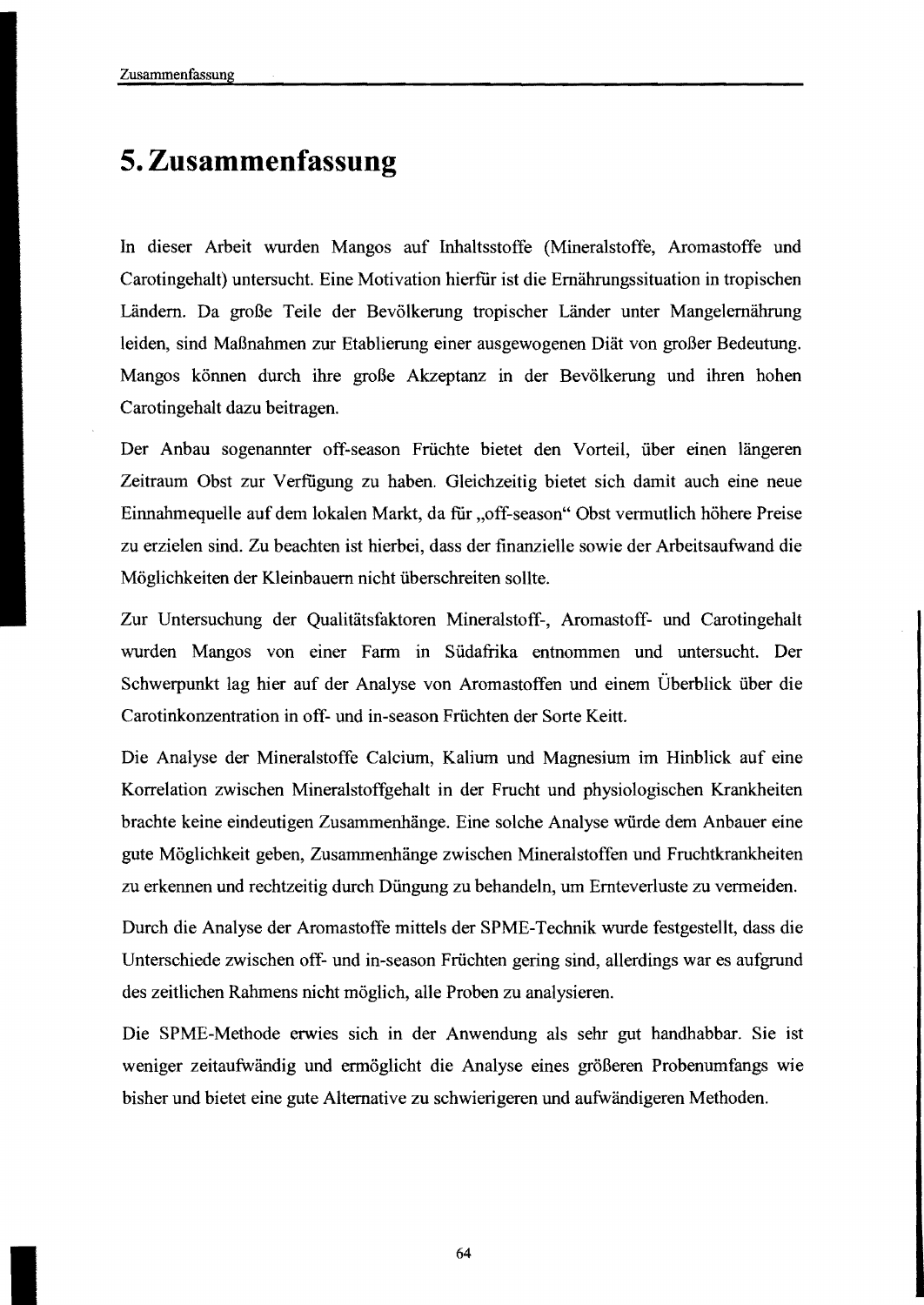Die Carotinanalyse ergab, dass die Fruchte der off-season Behandlung mehr Carotin enthalten als die der in-season Fruchte. Wenn sich dieses Ergebnis in der Praxis durch Anbau von off-season Fruchten umsetzen ließe, könnte man einen weiteren Erfolg in der Sicherung von Nahrungsressourcen verbuchen.

Dadurch würde es gelingen, dass die Versorgung z.B. von Gebieten mit fehlenden Infrastrukturen mit Carotin gesichert ist.. Wenn es außerdem gelänge, off-season Fruchte über den eigenen Bedarfhinaus zu produzieren, könnten sie verkauft und die Einkünfte für Bedürfnisse verwendet werden, welche nicht aus der täglichen Arbeit zu decken sind. Damit würde ein wichtiger Beitrag zur Entwicklung tropischer Länder geleistet werden.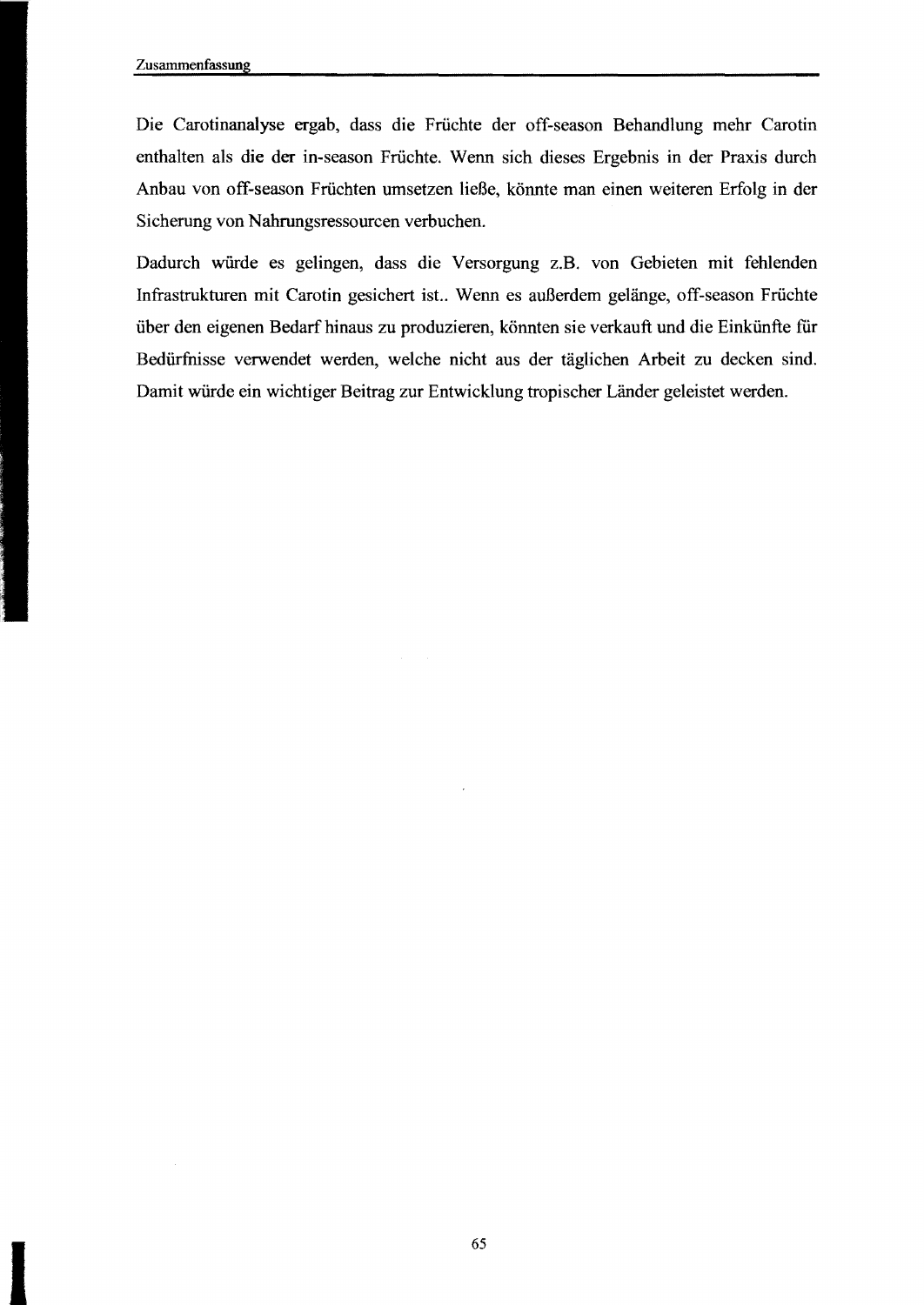## 6. Summary

This thesis was dedicated to the investigation of aroma, carotene and mineral contents of mango fruit.

Mango could help to improve quality of life in many tropical countries for two reasons; the addition of Mango fruit with its high content in carotene to the poor and often unbalanced diet would help to prevent malnutrition. Secondly, selling of the off-season fruit could yield a regular and sustainable income to small farmers.

The mineral contents of healthy fruit and fruit suffering from diseases like soft brown rot, anthracnose and spongy tissue were studied in order to check for a relation between the nutritional status of the plant and the appearance of diseases.

In- and off-season fruits of the cultivar "Keitt" were investigated with respect to their volatile contents and their carotene content. Off-season fruits are obtained by a paclobutrazol treatment, which induces blossom in lune and consequently the fruits ripen in December. Normally fruits of the cultivar Keitt blossoms in luly/August and is harvested in lanuary/February.

The sampIes were taken on a farm in the Nelspruit Area, Northem Province of South Africa. For the investigation of the mineral content samples of five different 5 cultivars (Tommy Atkins, Kent Keitt, Heidi, Sensation) were taken according to the following scheme: healthy and unhealthy fruits, from in sun and in shadow grown, upper and lower part of the fruit.

SampIes for the volatile analysis were taken from in- and off-season fruits of the cultivar Keitt. This experiment started in end of December and ended one week after the beginning of the harvest of the untreated Keitt fruits. Every week three sampIes were taken to get sampies throughout the last four weeks of ripening. These same sampies were also taken for the carotene analysis. Additionally fruits of other cultivars (Heidi and Sensation) were included in the carotene analysis for comparison.

The analysis of the minerals calcium, potassium, and magnesium did not show a significant relation between the mineral contents in the fruit and physiological diseases. Such a dependence would allow an early diagnosis of nutrition shortage, therefore it would enable the farmer to avoid loss in harvest by fertilisation in an earlier stage.

66